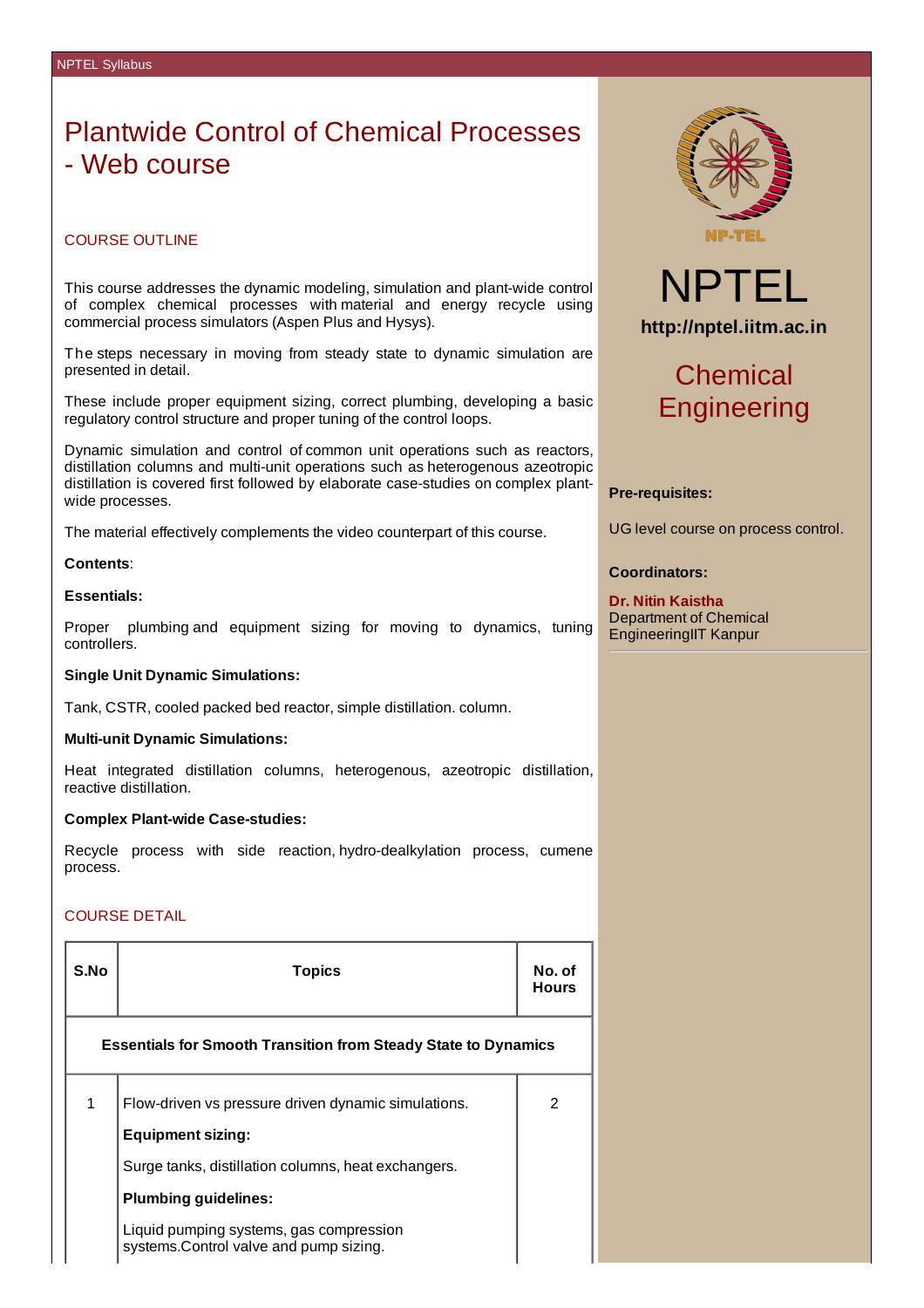| 2              | <b>PID Controllers:</b>                                                                                                                                                                                                                                                                                                         | 1 |
|----------------|---------------------------------------------------------------------------------------------------------------------------------------------------------------------------------------------------------------------------------------------------------------------------------------------------------------------------------|---|
|                | Direct/reverse action, manual/automatic/cascade mode,<br>tuning for typical flow, level and pressure loops.                                                                                                                                                                                                                     |   |
|                | Systematic tuning: relay feedback and step test.                                                                                                                                                                                                                                                                                |   |
|                | <b>Dynamic Simulation and Control of Single Unit Systems</b>                                                                                                                                                                                                                                                                    |   |
| $\mathbf{1}$   | Simple tank process.                                                                                                                                                                                                                                                                                                            | 1 |
| $\overline{2}$ | CSTR:                                                                                                                                                                                                                                                                                                                           | 3 |
|                | Steady state and dynamic model equations and their<br>solution, typical control structure, Matlab case study, Aspen<br>Plus and Hysys case study.                                                                                                                                                                               |   |
| 3              | Cooled packed bed reactor:                                                                                                                                                                                                                                                                                                      | 4 |
|                | Steady state and dynamic model equations and their<br>solution, typical control structure, Matlab case study, Aspen<br>Plus and Hysys case study.                                                                                                                                                                               |   |
| 4              | <b>Simple distillation column:</b>                                                                                                                                                                                                                                                                                              | 6 |
|                | Steady state and dynamic model equations and their<br>solution, single ended vs dual-ended temperature<br>inferential control, control tray selection using steady state<br>sensitivity/SVD analysis, steady state disturbance rejection<br>evaluation using flexibility in specifications, Aspen Plus<br>and Hysys case study. |   |
|                | <b>Dynamic Simulation and Control of Multi-Unit Systems</b>                                                                                                                                                                                                                                                                     |   |
| $\mathbf{1}$   | Heat-integrated distillation system:                                                                                                                                                                                                                                                                                            | 2 |
|                | Control structure design using steady state analyses,<br>dynamic control performance evaluation in Hysys.                                                                                                                                                                                                                       |   |
| 2              | Heterogenous azeotropic distillation:                                                                                                                                                                                                                                                                                           | 3 |
|                | Example process, temperature inferential control structure<br>design using steady state analyses and dynamic control<br>performance evaluation in Aspen Plus.                                                                                                                                                                   |   |
| 3              | <b>Reactive distillation:</b>                                                                                                                                                                                                                                                                                                   | 3 |
|                | The methyl acetate RD column, example control structure,<br>steady state and dynamic simulation in Aspen plus.                                                                                                                                                                                                                  |   |
|                | <b>Case-studies on Plant-wide Control of Complex Plants</b>                                                                                                                                                                                                                                                                     |   |
| $\mathbf{1}$   | Recycle process with side reaction:                                                                                                                                                                                                                                                                                             | 6 |
|                | Base case, alternative regulatory control structures,                                                                                                                                                                                                                                                                           |   |